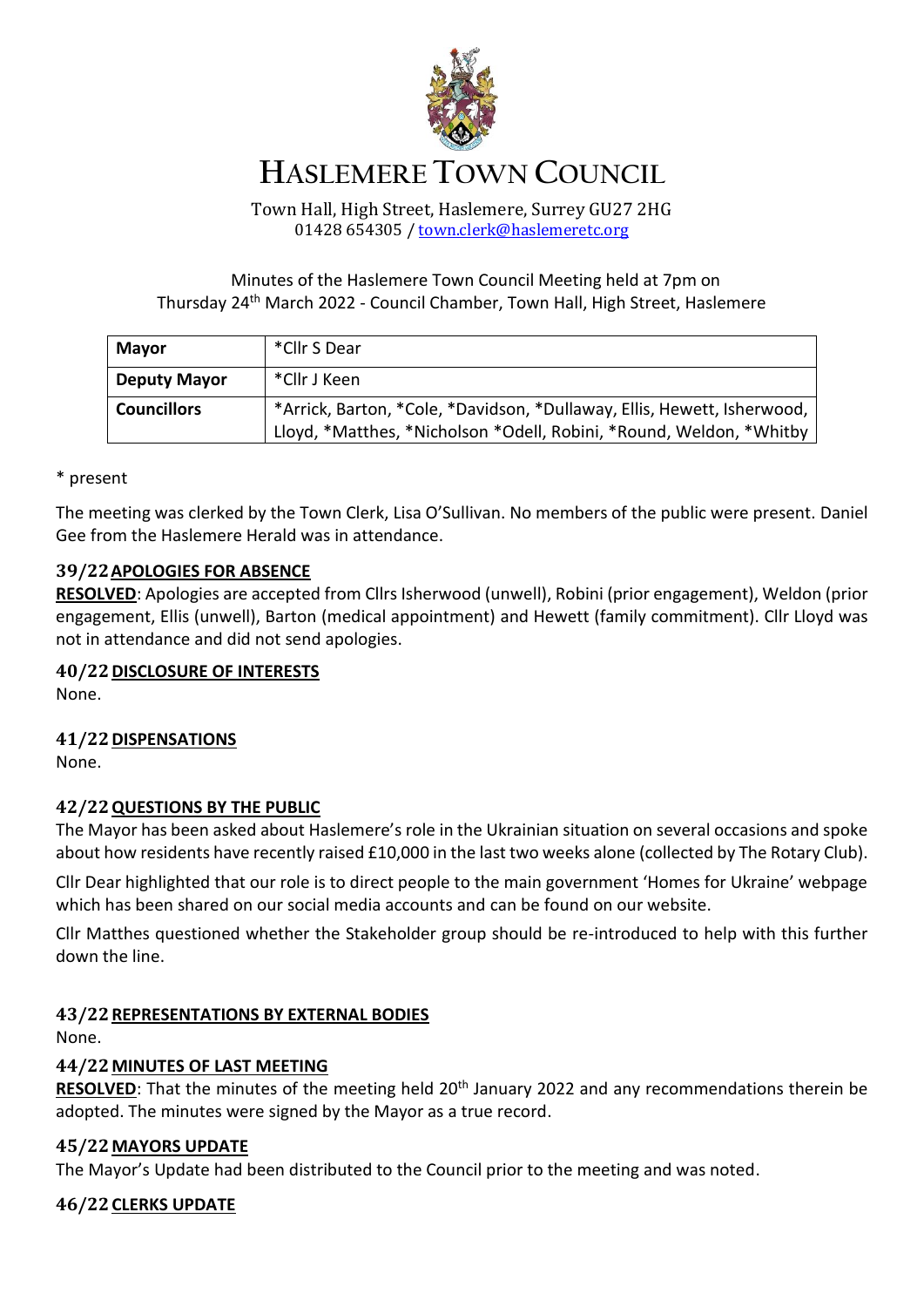The Clerk's Report had been distributed to the Council prior to the meeting and was noted. Cllr Nicholson commented on the quality of the report and approved of the images that were included within it. Cllr Whitby asked if the report could be put onto the website to make it more accessible to the public, the Clerk to consider how this can be done.

## **47/22FINANCIAL MATTERS**

**RESOLVED**: That the schedule of payments as detailed in the Cashbook printouts for months 10 &11 and any variances in the Council's accounts are approved.

**RESOLVED:** That the virements, overspends and any other recommendation in the paper at Appendix 6 are agreed.

### **48/22LION GREEN TOILETS**

The Council previously approved in principle the installation of public toilets at Lion Green financed partly from CiL and from a PWLB loan. A proposed specification at appendix 6 is submitted for approval to take the project forward.

Cllr Round question why there are no architect drawings included in the specification, Cllr Dear stated that this would only extend the process and that the contractor will supply their own drawings within the tender.

Cllr Matthes would like to see a water fountain included in the design.

**RESOLVED**: That the Council acknowledges the risks and considerations set out in appendix 6 and agrees to continue with the project, as set out in the appendix.

## **49/22COUNCIL INSURANCE**

The Town Council's insurance expires on the 1<sup>st</sup> April 2022, the Clerk has sought quotes from 3 insurance companies including Zurich (the Council's current supplier) which remains the most competitive. **RESOLVED**: That the Clerk is instructed to renew the Council's insurance with Zurich for period of 3 years starting 1 April 2022, at a premium of £3214.80 per year.

19:20 Cllr Arrick joined the meeting

#### **50/22STATEGY REVIEW**

Haslemere Town Council's strategic plan 2019 -2023 (Appendix 8), sets out the strategic objectives, associated actions, and budgetary implications until the next Council elections. It is recommended that the strategy working party is reconvened.

**RESOLVED**: Cllrs Round, Dullaway, Matthes, Whitby & Davidson are to form the strategy working party to review the Council's adopted strategy document and to report to next Council meeting.

#### **51/22LOFT INSULATION**

In January 2022 the Town Hall had an energy performance Certificate (EPC) inspection carried out and it highlighted that to improve energy efficiency the loft should be insulated. 4 quotes have been sought. **RESOLVED**: That the quote from BAU UK Ltd for £1120.00 is accepted and the Clerk to authorised to instruct the work to go ahead, to be funded from the surplus budget from solar panel installation.

#### **52/22ENERGY CONTRACT**

Council has been approached by our usual broker as our contracts at the Public Toilets and Town Hall finish later this year, quotes have been sought and we can secure now for implementation when our contracts expire.

**RESOLVED:** That the Clerk is authorised to enter into a two-year fixed deal with Opus (100% renewable energy) on all Council's electric contracts.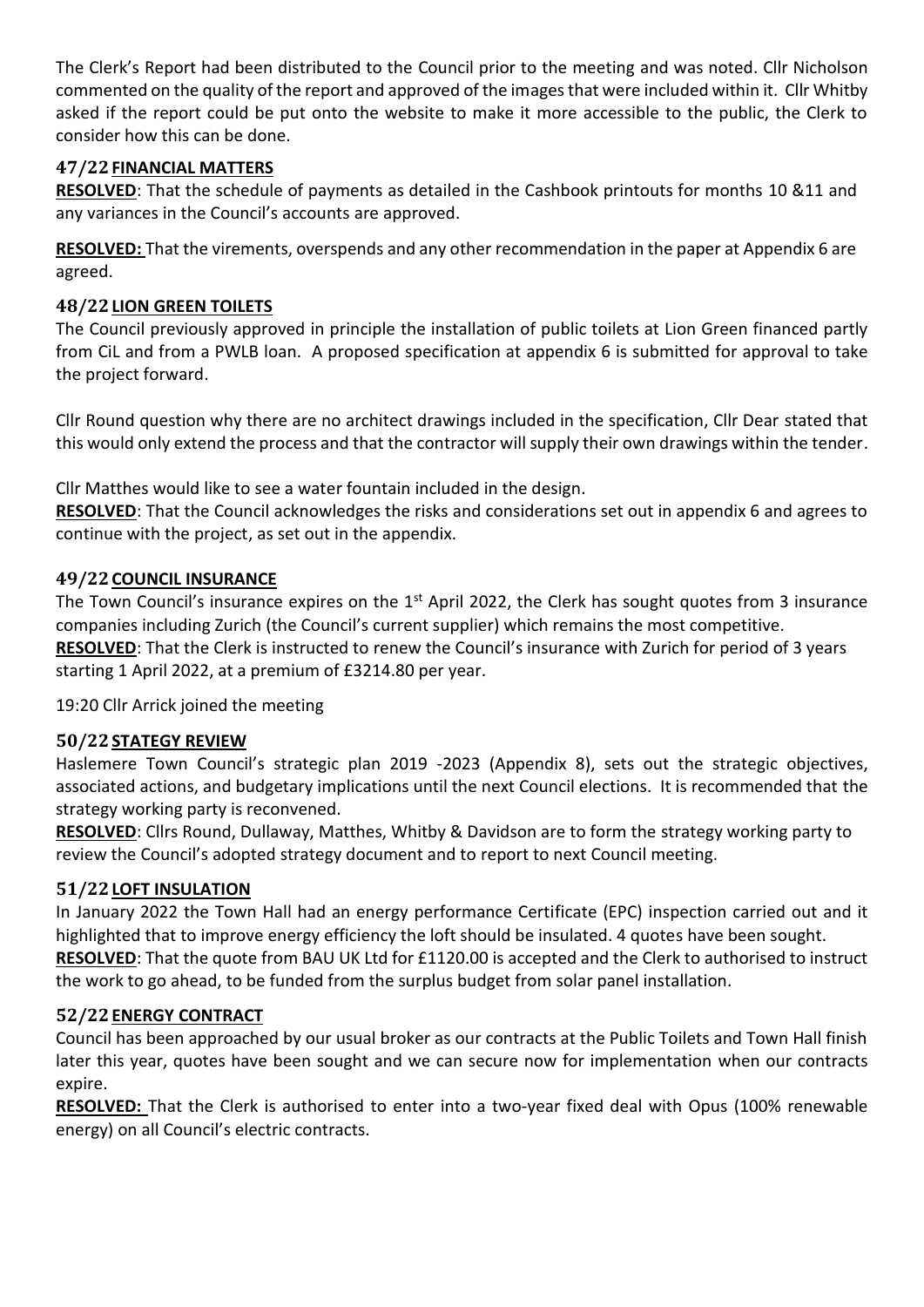## **53/22MINUTES OF COMMITTEE MEETINGS**

The Clerk went through the process of agreeing minutes, it is very important the Council understands and votes accordingly.

#### Committees with delegated decision making:

**RESOLVED:** That the minutes of the following meetings, where committees hold delegated decision-making powers, are noted

- $\triangleright$  Planning 3<sup>rd</sup> February /3<sup>rd</sup> March
- $\triangleright$  Grants 14<sup>th</sup> March

## Committees with no delegated decision making:

Please ensure that you have read all the minutes before approving them, taking special note of recommendations they main contain that you are agreeing to by approving the minutes.

**RESOLVED**: that the minutes of the following meetings and any recommendations therein be adopted.

- $\triangleright$  CBEC 1<sup>st</sup> February
- $\triangleright$  Finance and Governance 7<sup>th</sup> February
- $\triangleright$  Infrastructure and CIL 3rd March

The Infrastructure and CIL committee has asked that the recommendation of a payment to Hindhead Playing Field Association of £5,000 towards improvements to their Pavilion is specifically brought to Council's attention.

**RESOLVED**: Council approves the payment

#### **54/22REVIEW OF PLANNING & HIGHWAYS TERMS OF REFERENCE**

The Planning & Highways Committee has reviewed its terms of reference and there are no changes. **RESOLVED**: That the Planning &Highways Terms of Reference is adopted by Council for another 4 years.

## **55/22AMENDMENT TO INFRASTRUCTURE & CIL TOR**

One change has been made to the Terms of Reference, with an associated change to the Financial Regulations (both highlighted yellow on the attached document).

**RESOLVED**: That the revised Terms of Reference at Appendix 18 are adopted with the associated amendment to be made in the Financial Regulations.

#### **56/22REPORTS FROM REPRESENTATIVES**

Council to note the document at Appendix 19. The Clerk is currently reviewing Council representatives' roles and will be contacting each one to shortly to discuss.

Cllr Round understands that the Haslemere Health group has folded.

#### **39/22STAFFING MATTERS – EXCLUSION OF THE PUBLIC**

Daniel Gee (Haslemere Herald) left the meeting.

Cllr Odell reported that reviews of Contracts, Job Descriptions and Staff Appraisals have been carried out;

The Mayor's Secretary and Office Administrator's title has been changed to Support Services officer.

#### **RESOLVED:**

The Town Clerk is awarded 2 pay points to point 46 on the National Salary Award Scheme.